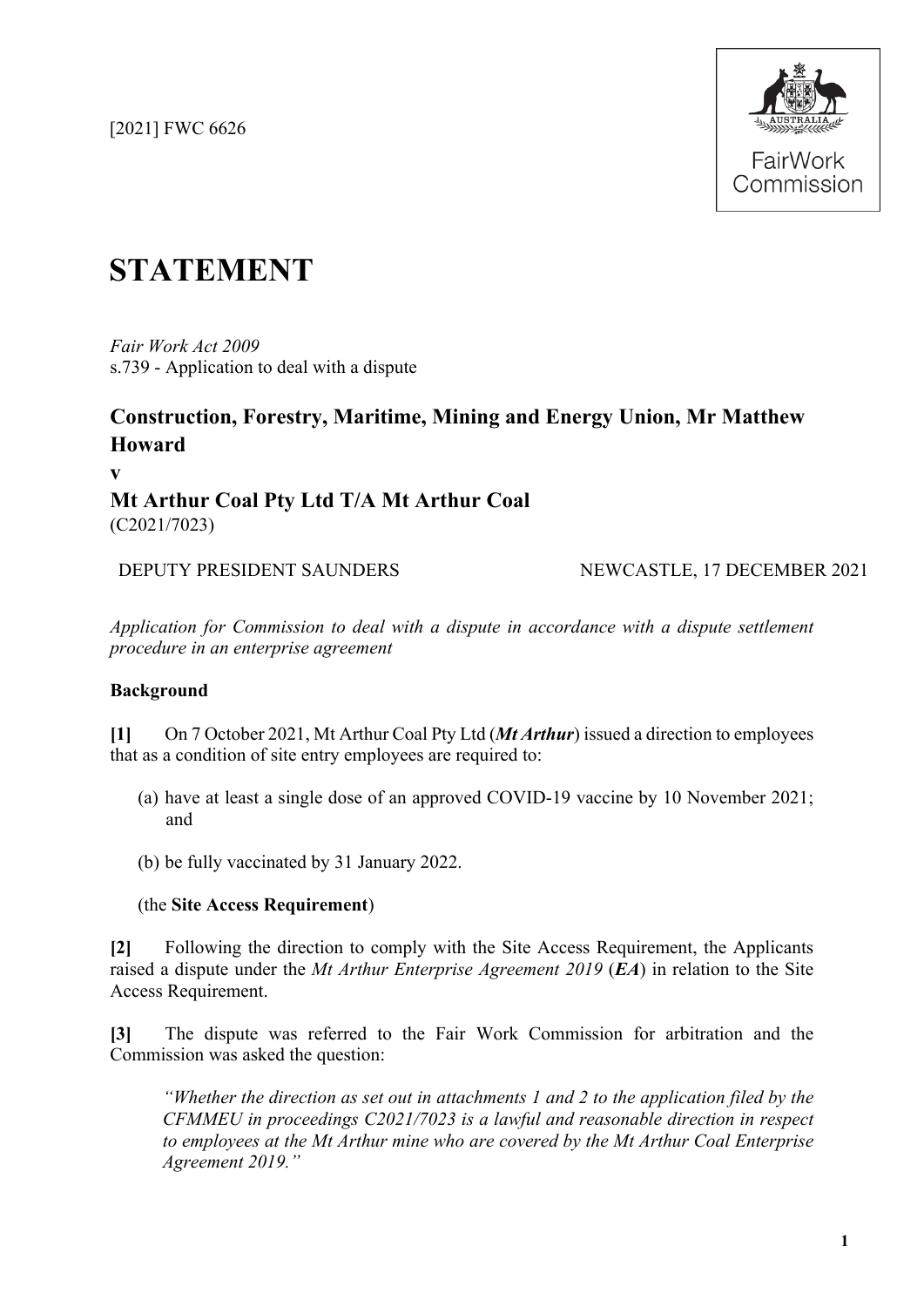**[4]** The Commission convened a five member Full Bench to determine the question and on 24 and 25 November 2021, the Commission heard the matter.

[5] On 3 December 2021, the Commission delivered its decision<sup>1</sup> which determined that the answer to the question was "no".

**[6]** The Commission held that the Site Access Requirement was prima facie lawful:

"**[85]** *We accept that the object and purpose of the Site Access Requirement is to protect the health and safety at work of Mt Arthur's employees and other people at the Mine. On that basis, the Site Access Requirement is prima facie 'lawful' because:* 

- *it falls within the scope of the employment, and*
- *there is nothing 'illegal' or unlawful about becoming vaccinated."*

**[7]** The Commission also held that the Site Access Requirement was not reasonable. The major and determinative factor that led to the conclusion that the Site Access Requirement was not reasonable was due to deficiencies in consultation:

"**[251]** *In all the circumstances we find that, on balance, the Site Access Requirement was not a reasonable direction. The determinative consideration has been that we are not satisfied that there was consultation in accordance with ss.47 and 48 of the WHS Act.*

[…]

**[253]** *Had Mt Arthur consulted the Employees in accordance with its consultation obligations − such that we could have been satisfied that the decision to introduce the Site Access Requirement was the outcome of a meaningful consultation process – the above considerations would have provided a strong case in favour of a conclusion that the Site Access Requirement was a reasonable direction.* […]

**[265]** *Mt Arthur's failure to comply with its consultation obligations under the WHS Act is the major consideration which led us to conclude that the Site Access Requirement*  was not a lawful and reasonable direction. The consultation deficiencies we have *identified can be addressed by Mt Arthur consulting the Employees in relation to the question of whether or not the Site Access Requirement should be imposed at the Mine. Any subsequent dispute will need to be determined having regard to the particular circumstances at the time."*

**[8]** The Commission found that the scientific and medical evidence supported the Site Access Requirement:

<sup>1</sup> *Construction, Forestry, Maritime, Mining and Energy Union & Anor v Mt Arthur Coal Pty Ltd* [2021] FWCFB 6059 (*Decision*)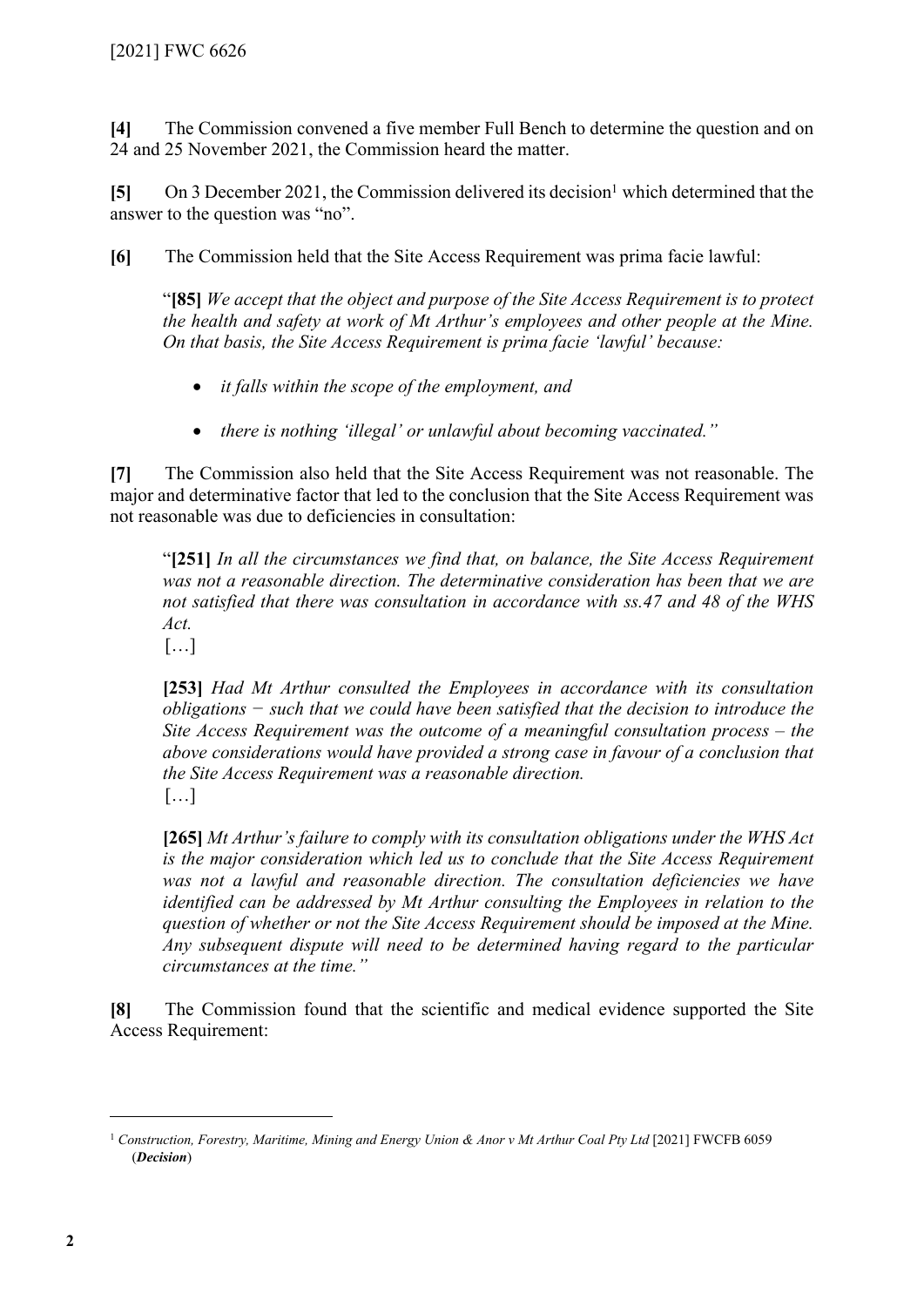"**[29]** *There are a number of general factual propositions which are uncontentious and which we accept have been established on the evidence before us:*

- *1. COVID-19 involves a high burden of disease, greater than influenza.*
- *2. Any infected person is at risk of developing serious illness from the virus, which may lead to death.*
- *3. The risks posed by COVID-19 have changed with the rapid rise of the Delta variant which is more infectious and has more severe health effects than previous variants.*
- *4. All COVID-19 vaccines currently available in Australia are effective at preventing symptomatic infection, including from the Delta variant.*
- *5. All COVID-19 vaccines currently available in Australia substantially reduce the risk of serious illness or death, including from the Delta variant.*
- *6. All COVID-19 vaccines currently available in Australia are safe and any adverse effects are usually mild. There is a much higher risk of developing serious complications and dying from acquiring COVID-19.*
- *7. An unvaccinated person is more likely to acquire COVID-19 from another unvaccinated person, rather than a vaccinated person.*
- *8. While other measures, such as mask wearing, and social distancing, are demonstrated to reduce the transmission of COVID-19, the effectiveness of these measures depends on people applying them consistently or correctly. They do not provide a substitute for the constant protection offered by vaccines, nor do they reduce the risk of developing serious illness once somebody acquires an infection.*
- *9. Vaccination is the most effective and efficient control available to combat the risks posed by COVID-19.*
- *10. Even with high vaccine rates in the community, COVID-19 will remain a significant hazard in any workplace in which there is a possibility that people will interact or use the same common spaces (even at separate times). The Mine is clearly such a workplace.* […]

**[61]***…higher rates of vaccination do decrease the risks to an unvaccinated person. However, as Professor McLaws and Witness R5 made clear in their evidence, higher rates of vaccination do not remove the risk of COVID-19 infection for unvaccinated workers. That is because unvaccinated workers are at risk of catching COVID-19 from other unvaccinated workers and fully vaccinated workers, who can acquire COVID-19 and efficiently transmit the disease to others. Indeed, unvaccinated people are more likely to acquire COVID-19 compared with vaccinated people. Further, unvaccinated workers on a work site increase the risk of spreading COVID-19 to vaccinated workers*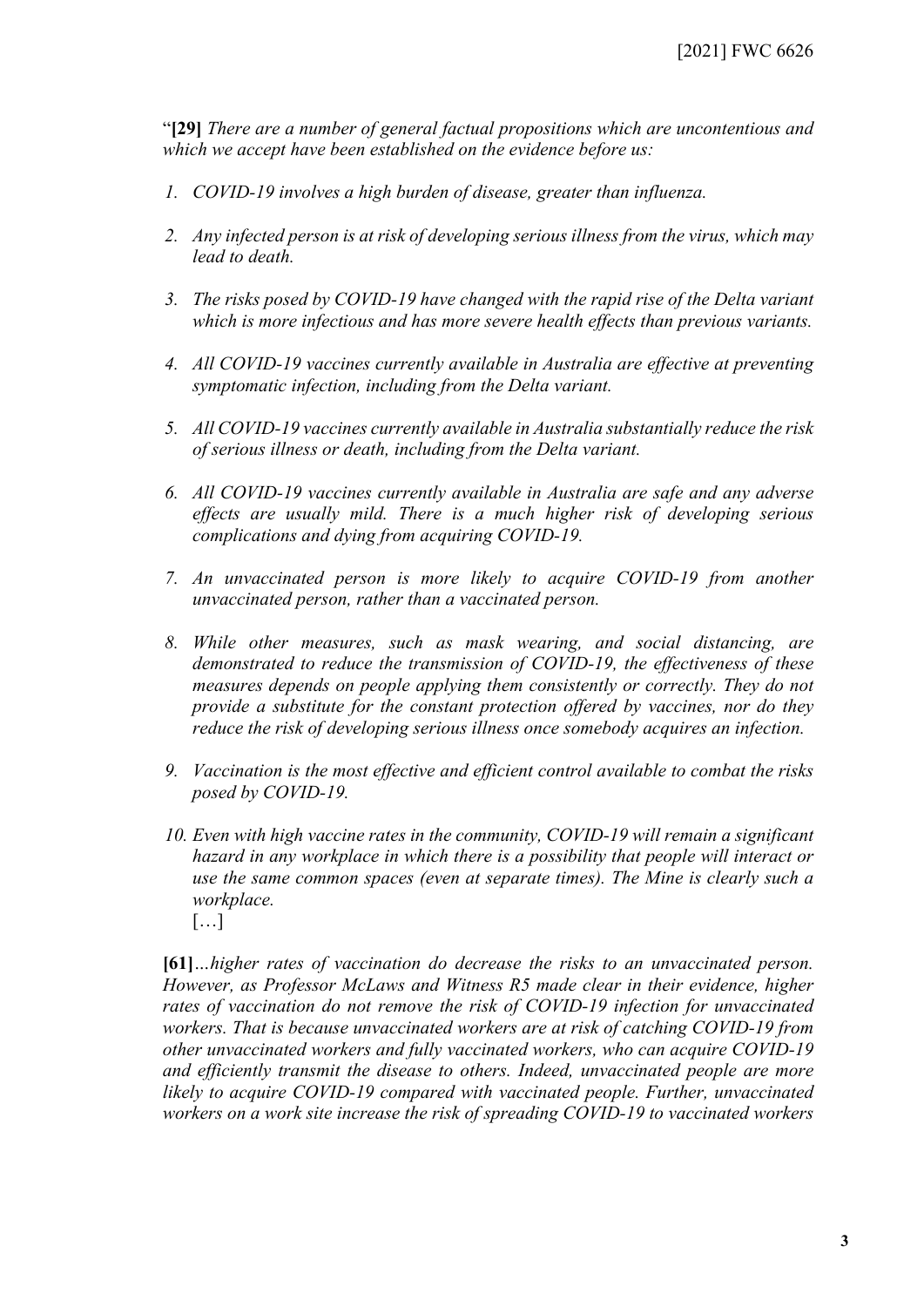*and other unvaccinated workers. In turn, those persons are at risk of spreading COVID-19 outside the workplace to their families and friends.*

**[62]** *We are also satisfied on the basis of the expert evidence given by Professor McLaws and Witness R5 that the rates of infection of COVID-19, in the Hunter Region and throughout Australia, are likely to increase over time as movement restrictions ease, with the result that it is inevitable that everyone who works on the Mine will come into contact with someone – probably many people – who are infected with COVID-19. Witness R5 went on to express his opinion that 'with reopening the virus will spread through Australia, and [although] the timing in the given locations [is] not exact, but in time it will spread to all locations, and be present in all work places'. When COVID-19 does so spread, those who remain unvaccinated are at greatest risk of acquiring COVID-19, becoming seriously ill or dying from acquiring COVID-19, and infecting other people with whom they come into contact."*

**[9]** Notwithstanding the deficiencies with consultation, there were a number of considerations that supported a finding that the Site Access Requirement was otherwise reasonable:

"**[252]** *We note that there are a range of considerations which otherwise weighed in favour of a finding that the Site Access Requirement was reasonable, including that:*

- *1. It is directed at ensuring the health and safety of workers of the Mine.*
- *2. It has a logical and understandable basis.*
- *3. It is a reasonably proportionate response to the risk created by COVID-19.*
- *4. It was developed having regard to the circumstances at the Mine, including the fact that Mine workers cannot work from home and come into contact with other workers whilst at work.*
- *5. The timing for its commencement was determined by reference to circumstances pertaining to NSW and the local area at the relevant time.*
- *6. It was only implemented after Mt Arthur spent a considerable amount of time encouraging vaccination and setting up a vaccination hub for workers at the Mine."*

**[10]** The Commission suggested a process for further consultation that would enable a decision about whether to adopt a site access requirement and if so, the terms of such a requirement:

"**[265]** *Mt Arthur's failure to comply with its consultation obligations under the WHS Act is the major consideration which led us to conclude that the Site Access Requirement*  was not a lawful and reasonable direction. The consultation deficiencies we have *identified can be addressed by Mt Arthur consulting the Employees in relation to the question of whether or not the Site Access Requirement should be imposed at the Mine.*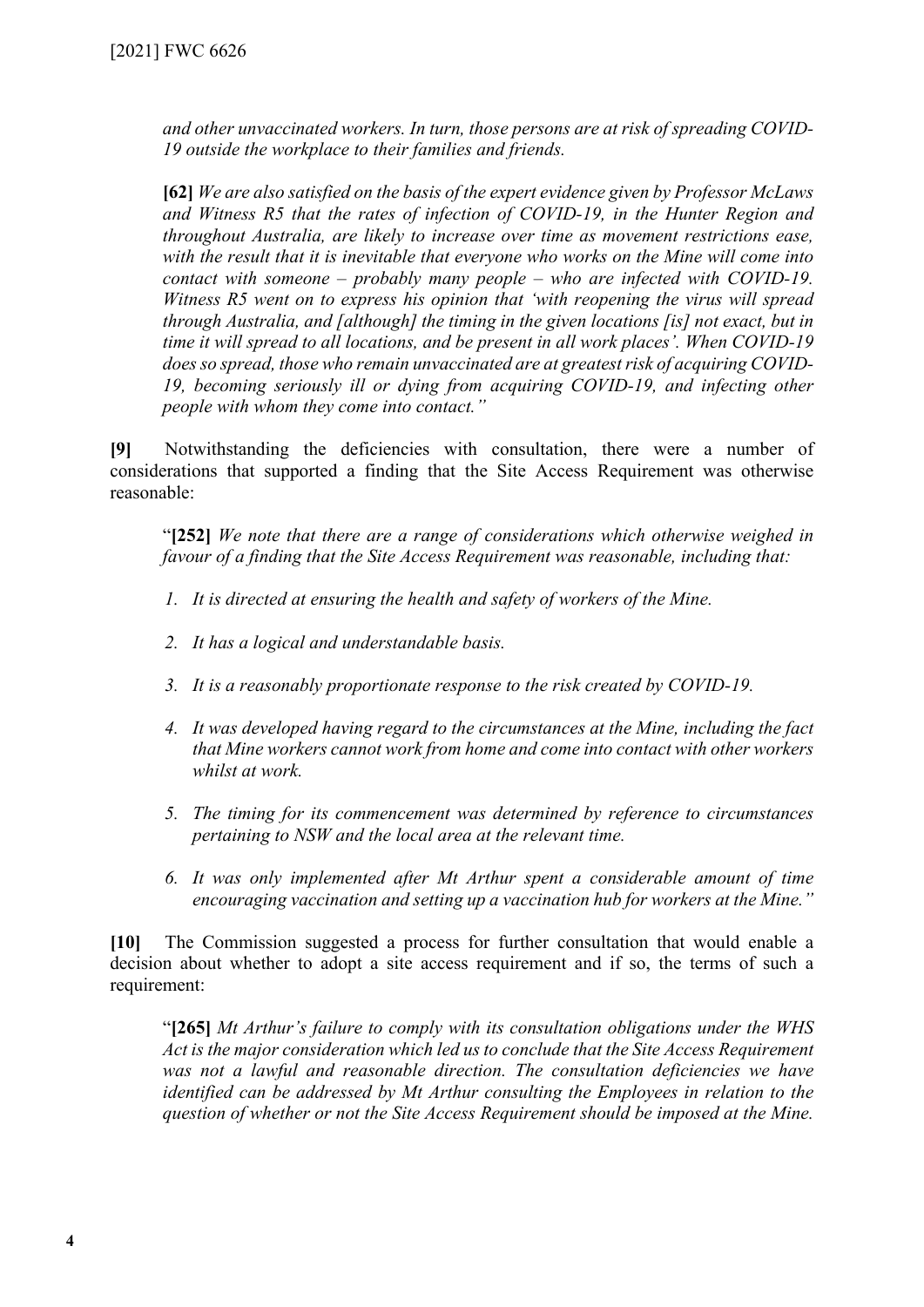*Any subsequent dispute will need to be determined having regard to the particular circumstances at the time.*

**[266]** *The current New South Wales roadmap proposes the relaxation of various COVID-19 related restrictions on the earlier of 15 December 2021 or when New South Wales reaches 95% double vaccination. Provided Mt Arthur commences its consultation with the Employees [about whether or not the Site Access Requirement should be imposed at the Mine] in a timely fashion, we expect that Mt Arthur would be in a position to make a decision about whether to impose the Site Access Requirement at the Mine prior to 15 December 2021. The consultation with the Employees is directed at whether a site access requirement should be adopted and if so the terms of such a requirement. That is particularly so in circumstances where Mt Arthur has already engaged in extensive consultation with the Employees in relation to the implementation of the Site Access Requirement."*

**[11]** The Commission offered its assistance to the parties to facilitate discussions between them regarding the consultation process to be undertaken.<sup>2</sup>

## **Jurisdiction**

**[12]** The Applicants contend that there is no jurisdiction for the Commission to issue this Statement. They submit that the proceedings in C2021/7023 are *functus officio*; the question posed for arbitration has been determined, and there has been no further directions or consequential orders issued by the Full Bench relating to the consultation process to be followed at Mt Arthur following the determination of the question for arbitration.

**[13]** Mt Arthur contends that while the Commission answered the question for arbitration in the negative, it made itself available to facilitate further discussions between the parties regarding the consultation process to be undertaken. Mt Arthur accepted that invitation and the Applicants have played an active part in consultation generally and in four conferences before me on 8, 10, 13 and 15 December 2021 regarding that process. Those conferences were held in the context of the existing dispute, as evidenced by the Notice of Listing dated 6 December 2021, and did not represent a "further, or consequential arbitration process" as alleged by the Applicants.

**[14]** Mt Arthur also submits that the Commission has broad powers under sections 592 and 595 of the *Fair Work Act 2009* (Cth) to conduct conferences and deal with disputes as it considers appropriate. It can and does express opinions and make recommendations, and routinely issues statements in relation to proceedings before it as a matter of course. The exercise of those powers is conventional.

**[15]** I do not accept the Applicants' submission that the Commission does not have jurisdiction to issue this Statement. The Full Bench pointed out in the Decision, the deficiencies in the consultation process undertaken by Mt Arthur and then offered the Commission's assistance to facilitate discussions concerning further consultation. That offer was made in connection with the dispute which is the subject of these proceedings. Such disputes often

<sup>2</sup> Decision at [269].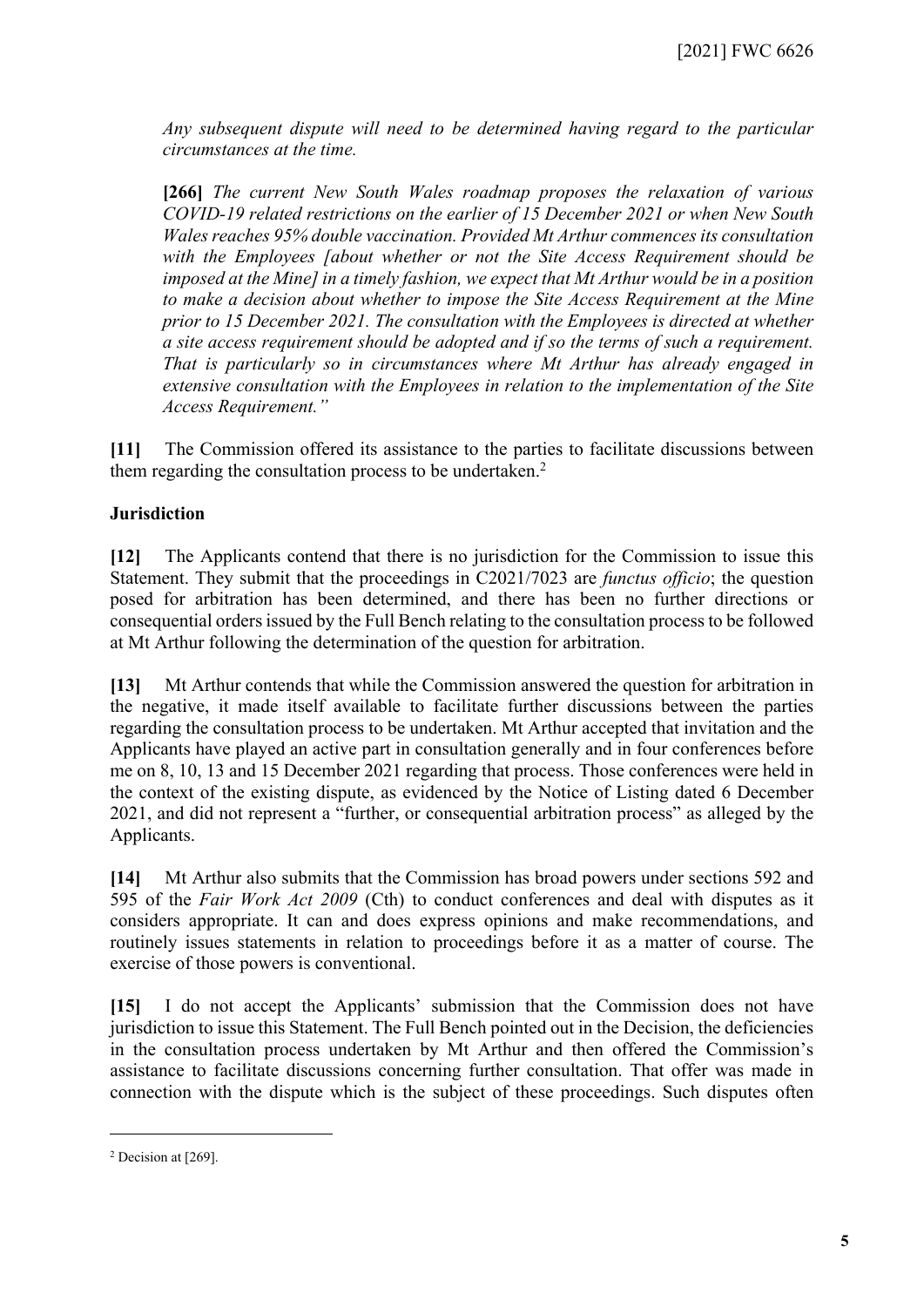evolve during proceedings in the Commission.<sup>3</sup> This dispute has evolved. Mt Arthur accepted the Commission's offer of assistance and the Applicants participated, without objection, in four conferences convened by the Commission. Even now, the Commission's file in relation to this matter has not been closed because issues may arise between the parties in the context of the dispute. For example, the CFMMEU has raised a concern about whether any employees who are stood down in connection with their decision not to be vaccinated and their subsequent noncompliance with the Site Access Requirement, will be paid for the balance of their period of being stood down. The Commission has offered its assistance to conciliate any such issue if it cannot be resolved by the parties in the coming days. Further, I accept that the Commission has broad powers to conduct conferences and deal with disputes as it considers appropriate. I have used those powers to convene and conduct four conferences with the parties since the Decision was published.

## **Reasons for issuing this Statement**

**[16]** The Applicants have been given an opportunity to comment on a draft version of this Statement (save for the sections dealing with jurisdiction and the reasons for issuing the Statement). They have not made any specific suggestions in relation to the draft Statement, other than to say the Commission does not have jurisdiction to issue it and to submit that there is no public interest that requires consultation that takes place at one work site be the subject of a Statement by the Commission.

**[17]** I am of the view that issuing this Statement is permissible and appropriate, and would have significant utility, for the following reasons:

- The consultation process commenced by Mt Arthur on 6 December 2021 was a significant endeavour undertaken with employees and their representatives, including the Applicants. The Commission played a key role in that process.
- The process of consultation is significant for all of the parties, and for Mt Arthur's employees.
- There has been considerable interest in this matter from third parties, including the interveners and the interests that they represent. It would serve the public interest if they were to have access to the Statement, which sets out the steps that have been taken by the parties to consult regarding the site access requirement in light of the Full Bench's Decision.
- The Statement is a factually accurate record of the context of the discussions facilitated by the Commission, the steps that have been undertaken by Mt Arthur in the consultation process, and statements about the resolution of that process that were acknowledged and agreed to by the Applicants during the conferences.
- It is a matter of importance to the parties and Mt Arthur's employees that there be a record of this kind.

<sup>3</sup> *MUA v ASP Shipping Management Pty Ltd* [2015] FWC 4523 at [19]-[23]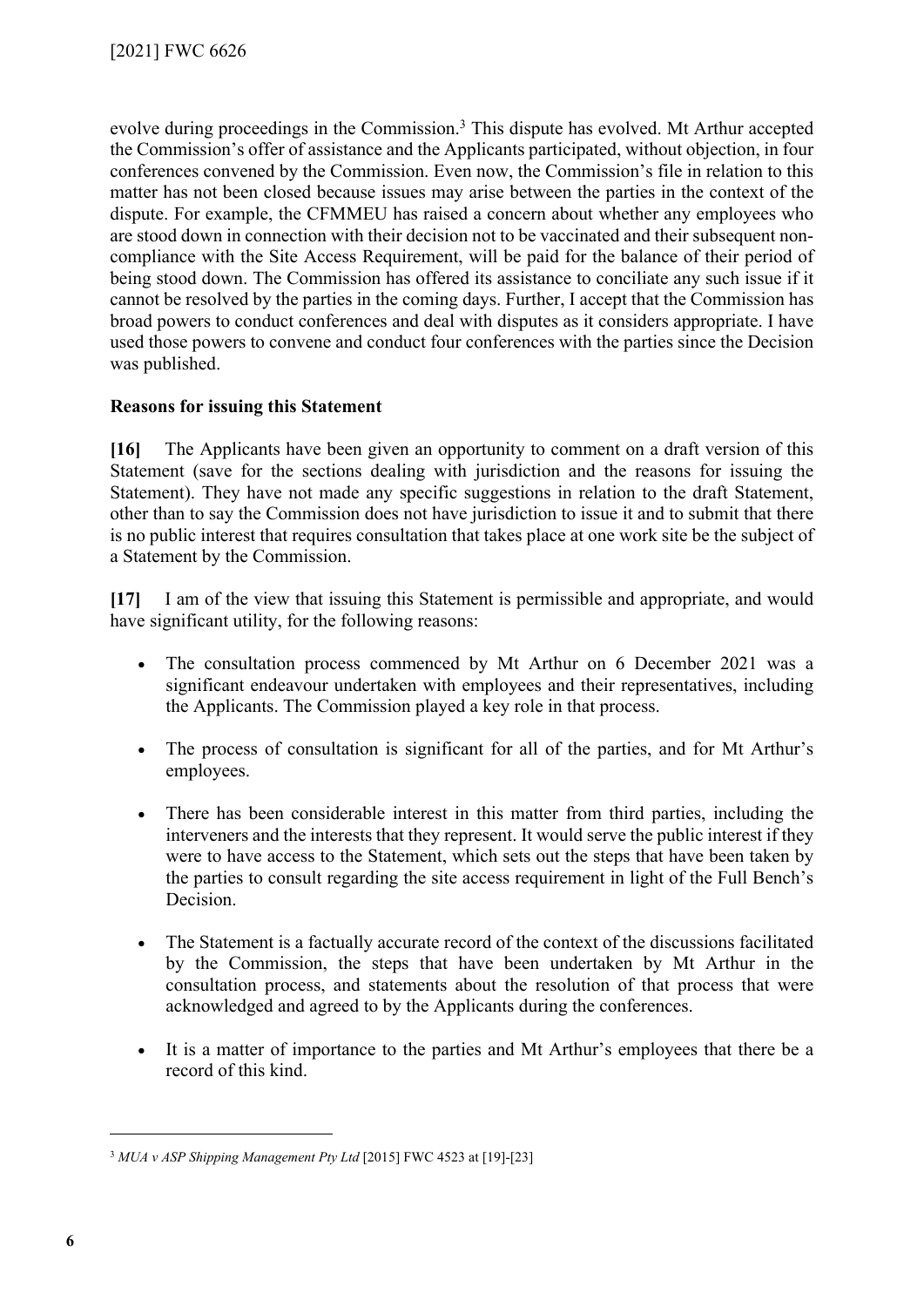## **How did the parties progress with consultation in light of the Decision?**

**[18]** On 3 December 2021, Mt Arthur withdrew the direction to employees covered by the EA to comply with the Site Access Requirement.

**[19]** On 3 December 2021, Mt Arthur requested the assistance of the Commission to facilitate an urgent discussion regarding the process of consultation with its employees to determine whether a site access requirement should be adopted for its employees and if so, the terms of such a requirement.

**[20]** On 6 December 2021, Mt Arthur held toolbox talks with employees and confirmed that further consultation would occur regarding a proposed site access requirement and encouraged employees to participate in that consultation process.

**[21]** On 6 December 2021, Mt Arthur provided a proposed Consultation Plan to the Applicants. The Consultation Plan addressed areas that the Commission considered needed to be met in order for a decision to be made about whether a site access requirement should be adopted at the Mine for Mt Arthur's employees, and if so, the terms of such a requirement.

**[22]** On 6 December 2021, the Commission held a conference during which the Consultation Plan was discussed.

**[23]** On 6 December 2021, Mt Arthur emailed all of its employees, enclosing a letter, announcing the further consultation that would occur in relation to a proposed site access requirement that would require employees to:

- have at least a single dose of an approved COVID-19 vaccine by 15 December 2021; and
- be fully vaccinated by 31 January 2022,

## (the **Proposed Site Access Requirement**).

**[24]** On 7 December 2021, Mt Arthur held further toolbox talks with employees and in relation to the Proposed Site Access Requirement.

**[25]** On 7 December 2021, Mt Arthur sent an email to all employees enclosing the consultation plan, the Decision and its summary of that decision, a FAQ document, and a safety and health rationale summary document.

**[26]** On 7 December 2021, the "Mt Arthur Coal Consultation" hub went live, which was a central hub on Mt Arthur's intranet that contained all of the materials relevant to the Proposed Site Access Requirement.

**[27]** On 7 December 2021, the Applicants confirmed that they agreed with the proposed Consultation Plan and advised that they considered that the question of whether Mt Arthur meets its obligations to consult will depend on the quality and genuineness of the consultation itself.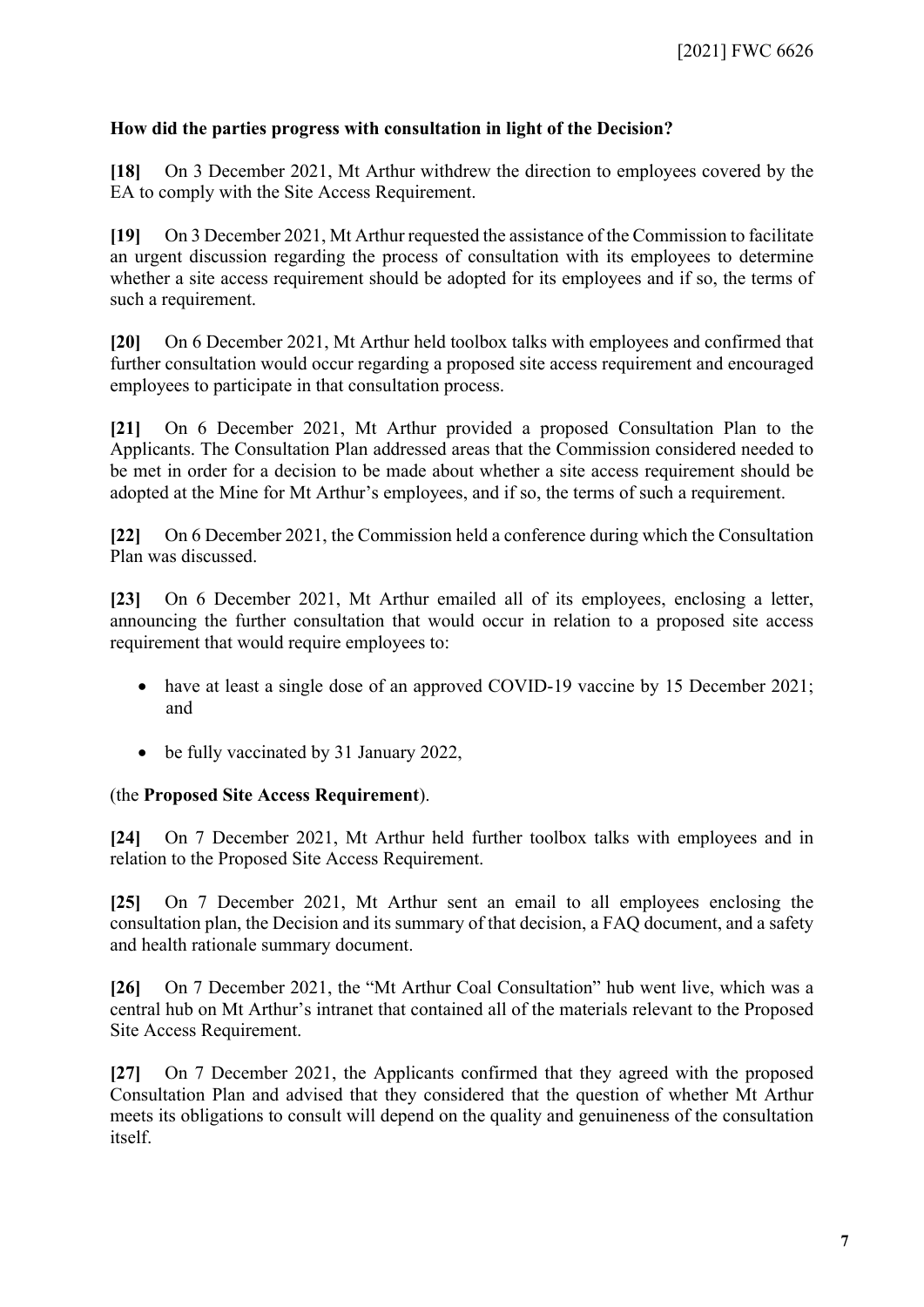**[28]** A copy of the Consultation Plan is at Appendix A to this Statement.

**[29]** On 8 December 2021, Mt Arthur held further toolbox talks with employees and in relation to the Proposed Site Access Requirement.

**[30]** On 8 December 2021, Mt Arthur and the Applicants met to discuss the Proposed Site Access Requirement. The Applicants provided materials for the consideration of Mt Arthur.

**[31]** On 8 December 2021, Mt Arthur undertook consultation meetings with employees who had been stood down due to their non-compliance with the Site Access Requirement.

**[32]** On 8 December 2021, Mt Arthur and the Applicants participated in a report back conference before me in relation to the consultation that had so far occurred regarding the Proposed Site Access Requirement.

**[33]** On 8 December 2021, Mt Arthur held further toolbox talks with employees and in relation to the Proposed Site Access Requirement.

**[34]** On 9 December 2021, Mt Arthur held further toolbox talks with employees and in relation to the Proposed Site Access Requirement.

**[35]** On 9 December 2021, Mt Arthur held consultation meetings with Department and Site HSE Committees.

**[36]** On 9 December 2021, Mt Arthur provided the Applicants with a record of the meeting that took place on 8 December 2021.

**[37]** On 10 December 2021, Mt Arthur held further toolbox talks with employees and in relation to the Proposed Site Access Requirement.

**[38]** On 10 December 2021, Mt Arthur provided the Applicants a written response to the specific matters raised by the Applicants for further consideration during their meeting on 8 December 2021.

**[39]** On 10 December 2021, Mt Arthur provided the attendees at the various Department and Site HSE Committee meetings with records of those meetings containing responses to each of the matters raised for further consideration during those meetings.

**[40]** On 10 December 2021, Mt Arthur and the Applicants participated in a second report back conference before me in relation to the consultation that had so far occurred regarding the Proposed Site Access Requirement.

**[41]** Between 10 and 12 December 2021, where appropriate, Mt Arthur provided individual written responses to consultation contributions provided by individual employees in relation to the Proposed Site Access Requirement.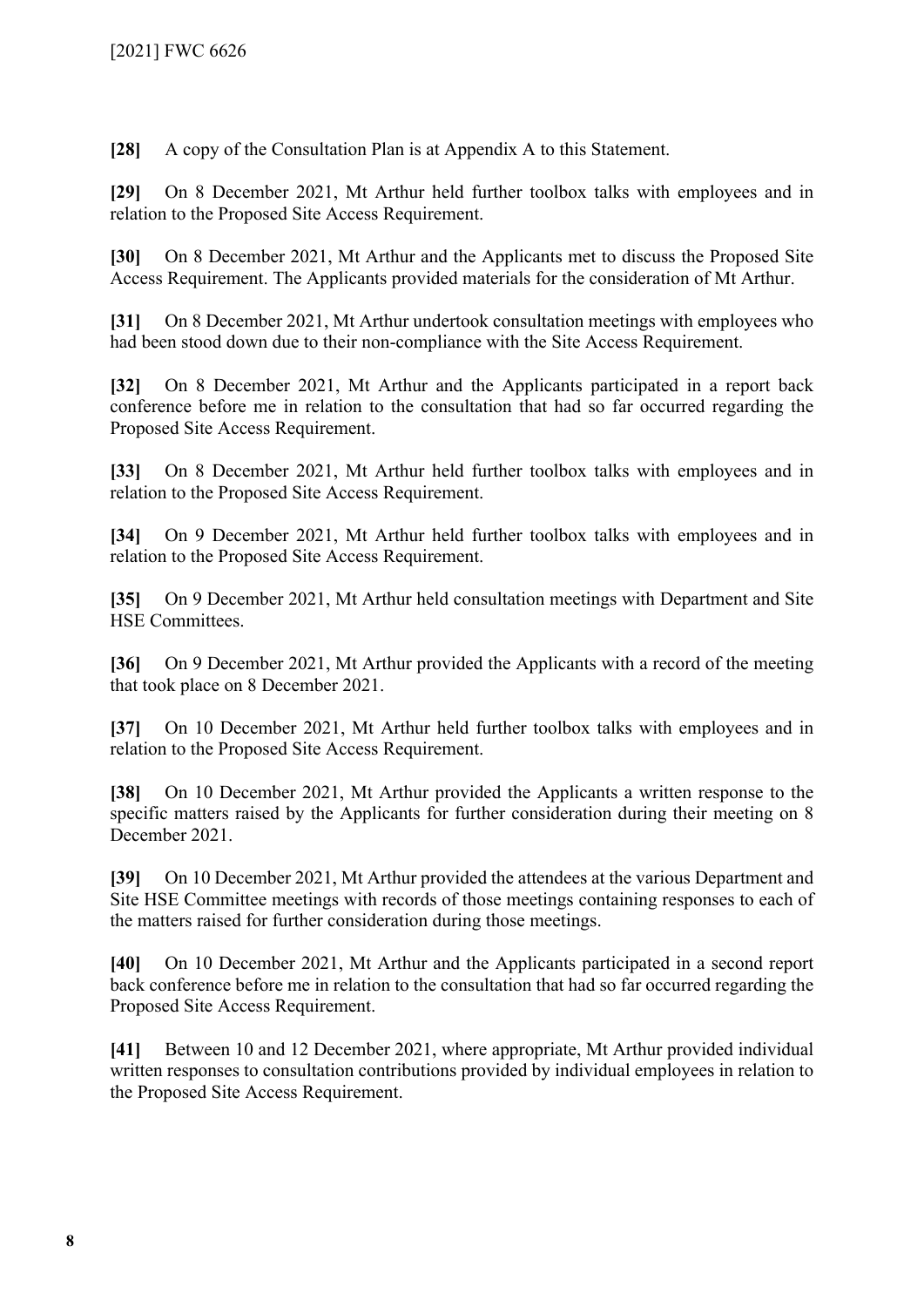**[42]** On 12 December 2021, the Applicants confirmed that they did not require a further meeting with Mt Arthur.

**[43]** On 12 December 2021 at 8:00pm, the further consultation process formally concluded and Mt Arthur proceeded to make a decision on the proposal.

**[44]** On 13 December 2021, Mt Arthur confirmed the conclusion of the consultation process, and the commencement of the decision making phase of the process, with the Applicants.

**[45]** On 13 December 2021, Mt Arthur and the Applicants participated in a third report back conference before me in relation to the consultation that had so far occurred regarding the Proposed Site Access Requirement.

**[46]** On 13 December 2021, Mt Arthur sent an email to all employees providing an update on the status of the consultation and that Mt Arthur had now transitioned to the decision-making phase of the process.

**[47]** On 14 December 2021, Mt Arthur, taking into account all material available to it, made a decision that a site entry requirement should be adopted and that it should take the form of the Proposed Site Access Requirement.

**[48]** On 14 December 2021, Mt Arthur announced to all employees that it had made the decision to introduce the Proposed Site Access Requirement. Shortly thereafter, Mt Arthur separately forwarded this announcement to all Health and Safety Committees and the Applicants.

**[49]** On 14 December 2021, Mt Arthur issued letters to stood down employees regarding the decision to introduce a site access requirement and the next steps for those employees, which included providing the stood down employees with a period of seven days to consider whether they would comply with the new site access requirement.

**[50]** On 15 December 2021, Mt Arthur and the Applicants participated in a final listed report back conference before me in relation to the decision made by Mt Arthur regarding the Proposed Site Access Requirement.

## **Observations**

**[51]** The Decision provided a pathway for the parties to move forward through consultation conducted through a variety of appropriate forums.

**[52]** Mt Arthur responded to the Decision by withdrawing the direction to employees to comply with the Site Access Requirement and commencing a period of further consultation with its employees in relation to the Proposed Site Access Requirement.

**[53]** The Consultation Plan was agreed following a discussion facilitated by the Commission.

**[54]** The Applicants maintained the view that whether Mt Arthur meets its obligations to consult would depend on the quality and genuineness of the consultation itself.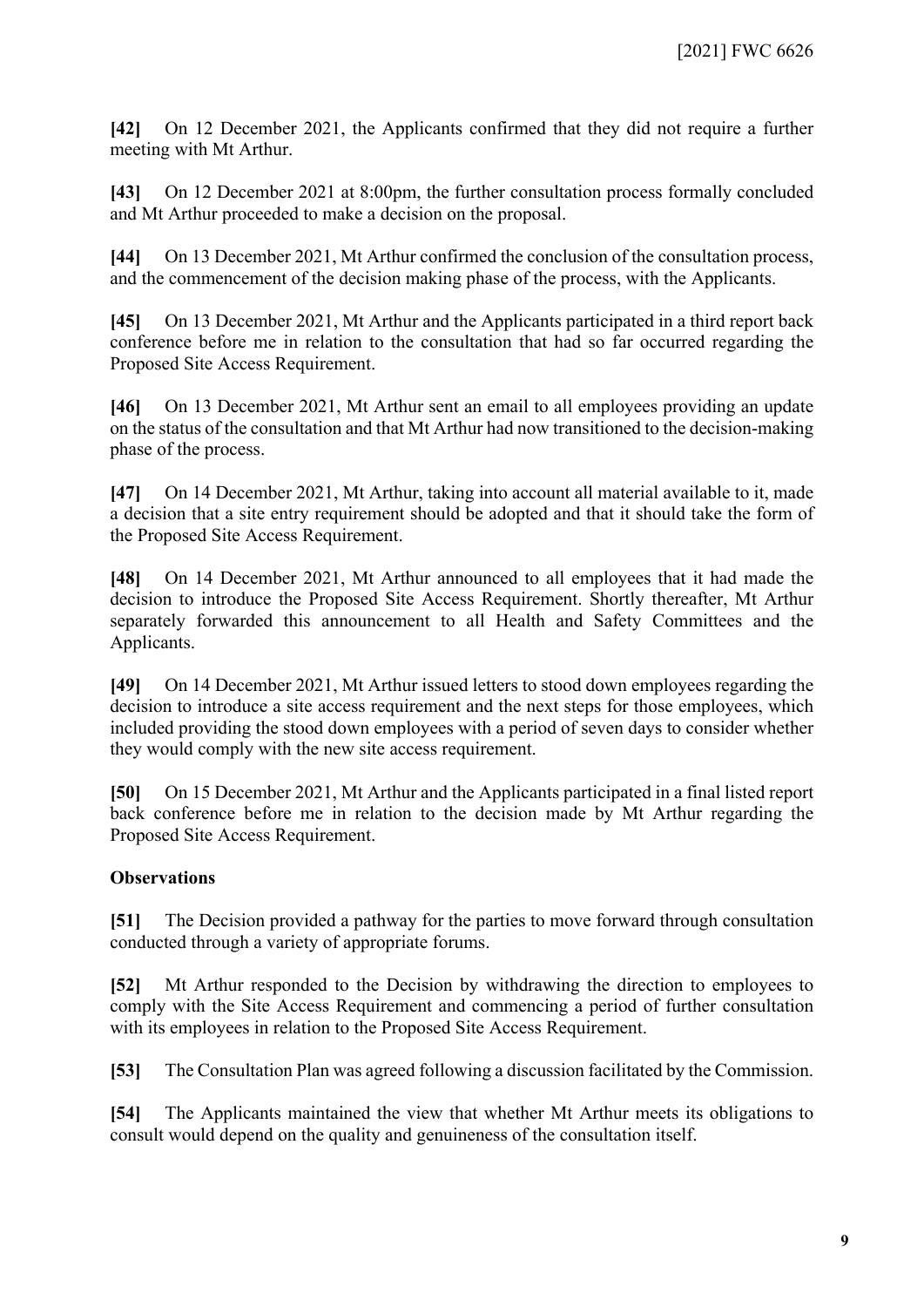**[55]** The CFMMEU also maintained its position that it:

- encourages members to get vaccinated when they are able, subject to medical advice from their doctor;
- does not support mandatory vaccination in mining and energy workplaces; and
- considers decisions about mandatory vaccination for any group of workers should be made by health authorities and not by individual employers or employer associations.

**[56]** Notwithstanding the difference of views, through conferences in the Commission the parties worked together to ensure that the further consultation progressed in accordance with the Consultation Plan and were able to promptly identify and resolve any issues pertaining to the process of consultation.

**[57]** The parties have actively participated in the consultation process and in conferences in the Commission during the period of consultation.

**[58]** The Applicants requested a final meeting after the time fixed by the Consultation Plan in the event there were matters raised by members which needed to be discussed. Mt Arthur agreed to this on the basis that it would not result in the time for decision under the Consultation Plan being extended. Mt Arthur considered that this was important in light of the NSW Government's proposal to relax COVID-19 related restrictions from 15 December 2021.

**[59]** As a result of the conferences held by the Commission, the parties reached the agreed position that:

- the Consultation Plan had been followed and completed; and
- every employee and health and safety representative had received a reasonable opportunity to make every contribution to consultation that they wished to make, and to say everything that they wished to say, in a way that meant their contribution could be considered in making a decision.



DEPUTY PRESIDENT

Printed by authority of the Commonwealth Government Printer

<PR736894>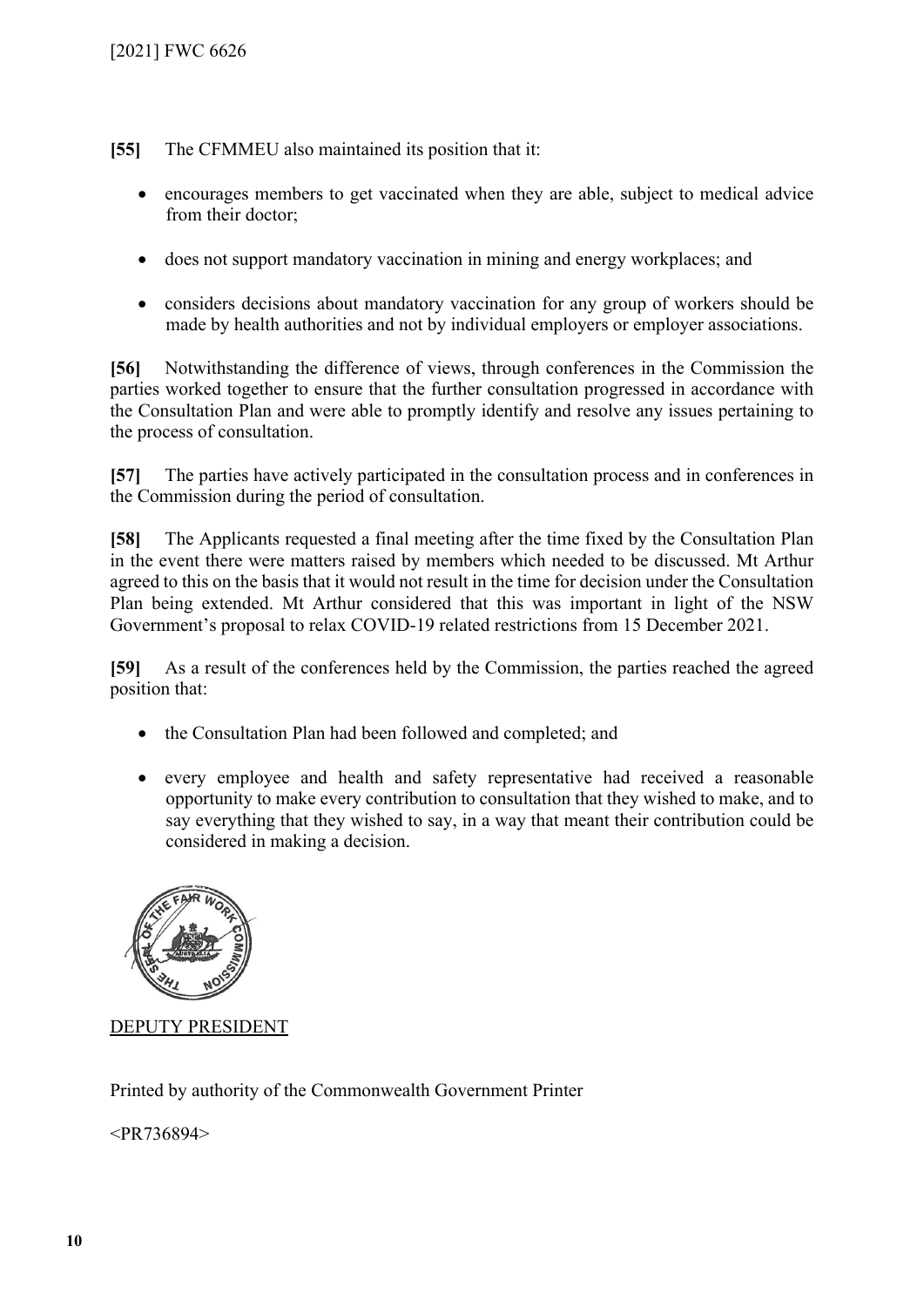#### **Appendix A**

This consultation plan has been prepared to address the additional consultation outlined in the decision of the Full Bench in CFMMEU & Anor v Mt Arthur Coal Pty Ltd [2021] FWCFB 6059.

The timeframe for the consultation plan has been prepared in line with the Full Bench's comment that Mt Arthur Coal could consult and be in a position to make a decision about whether to impose a site access requirement prior to 15 December 2021, acknowledging the extensive consultation conducted to date.

|    | <b>Consultation Action</b>                                                      | <b>Detailed Actions</b>                                                                                                                                                                                                                                                                                                                                                                                                                                                                                                                                                                                                              | <b>Date</b>     |
|----|---------------------------------------------------------------------------------|--------------------------------------------------------------------------------------------------------------------------------------------------------------------------------------------------------------------------------------------------------------------------------------------------------------------------------------------------------------------------------------------------------------------------------------------------------------------------------------------------------------------------------------------------------------------------------------------------------------------------------------|-----------------|
| 1. | Announcement of<br>fresh consultation<br>process in response<br>to FWC decision | <b>Email from General Manager</b> (or delegate) to Mt Arthur employees using their BHP email<br>addresses and personal email addresses ordinarily used for communications.<br>Mt Arthur representatives will email and text all of the stood down employees and make sure that<br>they have received a copy of the email to all staff regarding the further consultation process (or make<br>arrangements to provide a copy).<br>A copy of the email will also be posted to the WHS noticeboard.<br>Note: throughout the consultation process, Mt Arthur will communicate through announcements to its<br>employees in the same way. | 6 December 2021 |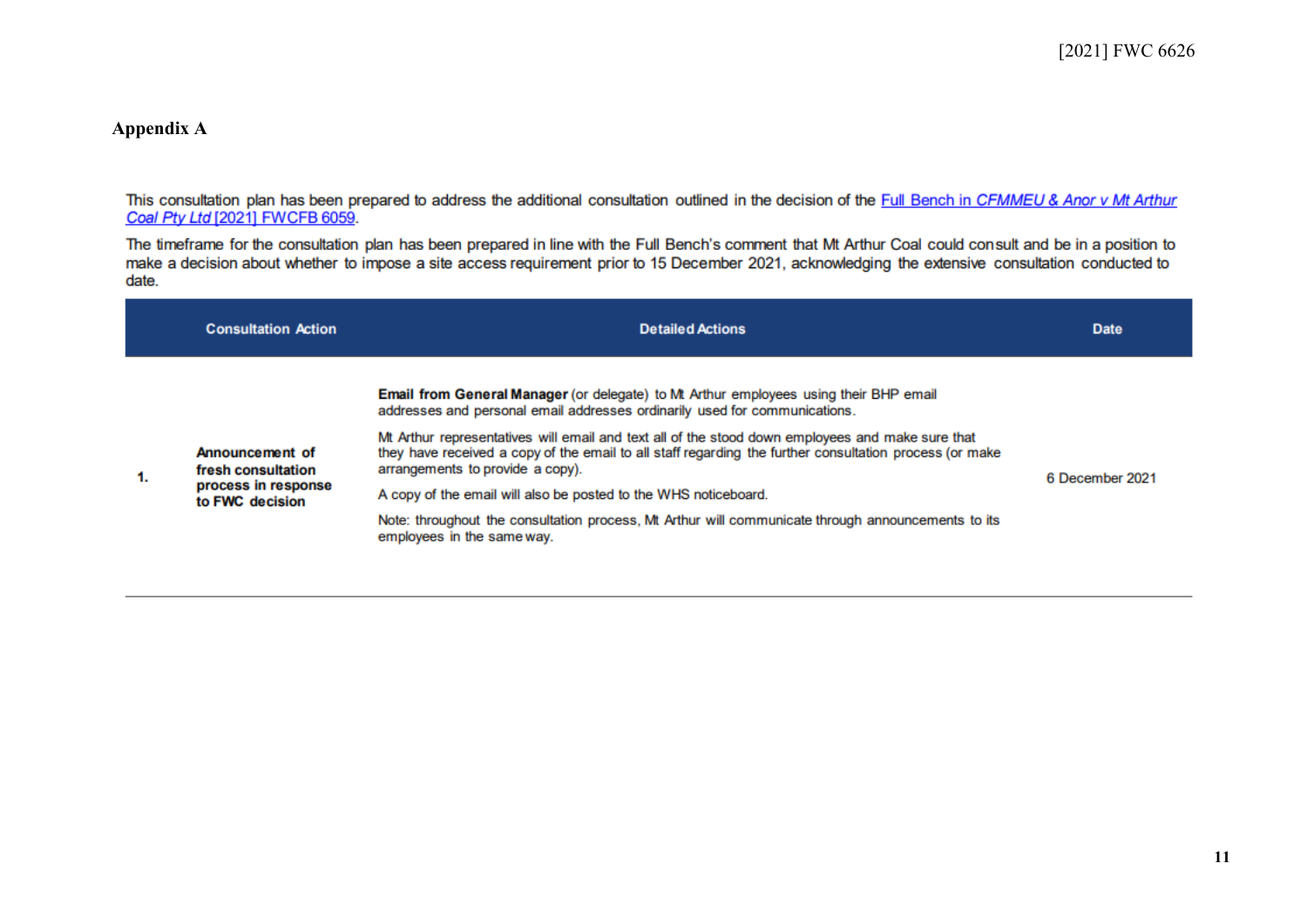**Ongoing discussions**  $2.$ with work groups

Prestart & other work group meetings - during consultation, leaders will draw to the meeting's attention: the announcement and the consultation process as it progresses and remind employees of the request that they participate in consultation until it concludes at 8pm on 12 December 2021.

From 7 December 2021



Email from General Manager (or delegate) to Mt Arthur employees confirming the consultation process and timeline set out here was discussed with the CFMMEU during a FWC facilitated discussion on 6 December 2021.

7 December 2021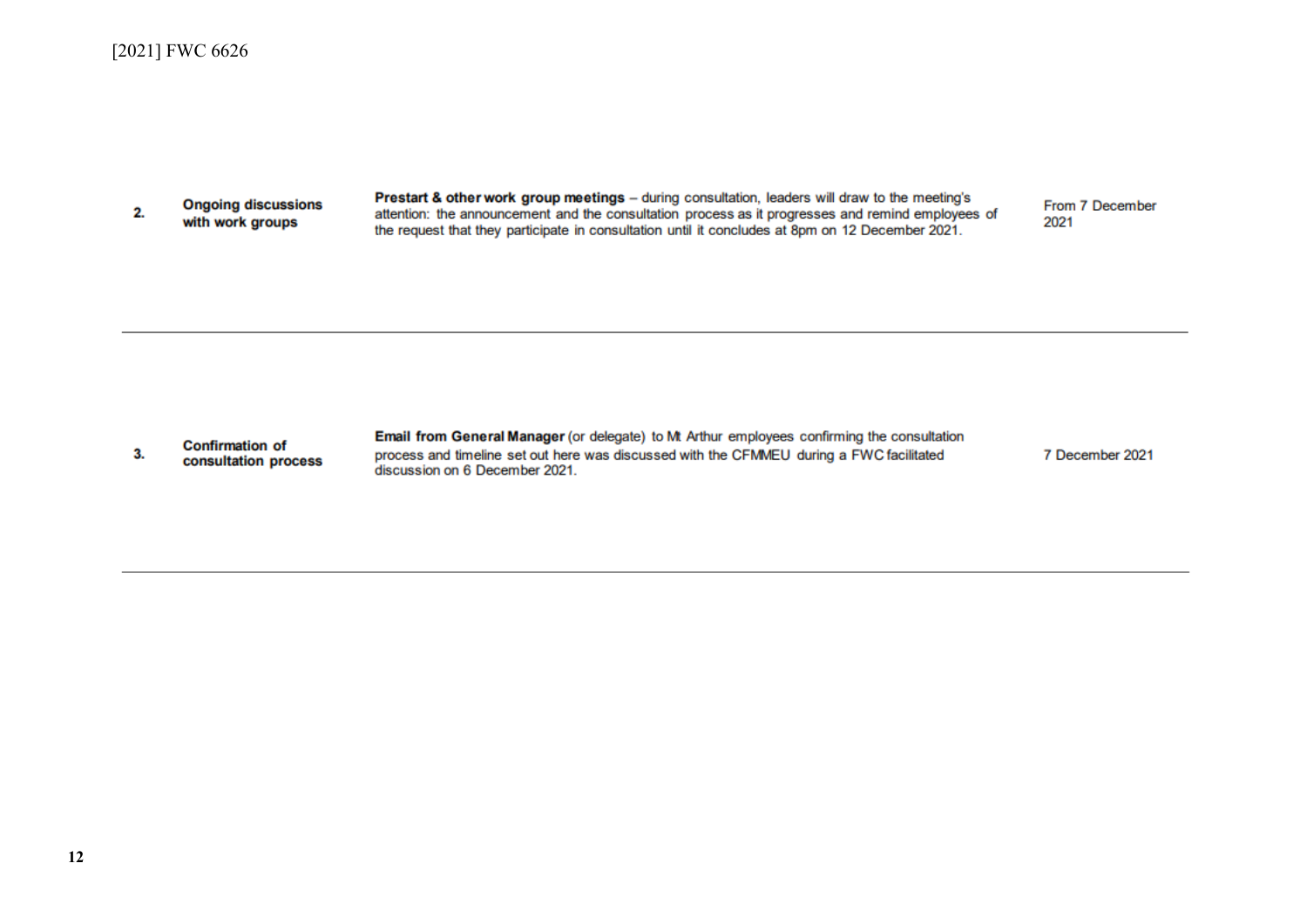|                      |                                                                         |                                                                                                                                                                          | 1. Attached with this consultation plan are the following 'key documents' to employees:                                                                                      |                |  |  |
|----------------------|-------------------------------------------------------------------------|--------------------------------------------------------------------------------------------------------------------------------------------------------------------------|------------------------------------------------------------------------------------------------------------------------------------------------------------------------------|----------------|--|--|
|                      |                                                                         |                                                                                                                                                                          | a. Full Bench Summary of Decision (PDF) and this link to Full Decision of Full Bench;                                                                                        |                |  |  |
|                      |                                                                         |                                                                                                                                                                          | b. FAQ Document:                                                                                                                                                             |                |  |  |
|                      |                                                                         |                                                                                                                                                                          | c. Safety & health rationale summary document.                                                                                                                               |                |  |  |
|                      | 2.                                                                      |                                                                                                                                                                          | Employees are reminded of the wealth of information available through the intranet (DWS) that is<br>relevant to vaccination and managing the risks associated with COVID-19. |                |  |  |
|                      | З.                                                                      |                                                                                                                                                                          | The following documents are uploaded to the Mt Arthur Coal Consultation Hub including:                                                                                       |                |  |  |
| <b>Documentation</b> |                                                                         |                                                                                                                                                                          | a. The Options Analysis and 15 September 2021 Memo;                                                                                                                          | ASAP & ongoing |  |  |
| access               |                                                                         |                                                                                                                                                                          | b. The Full Decision of the Full Bench:                                                                                                                                      |                |  |  |
|                      |                                                                         |                                                                                                                                                                          | Memorandum of Dr Gary Krieger dated 16 September 2021;                                                                                                                       |                |  |  |
|                      |                                                                         | d.                                                                                                                                                                       | Witness statements of Professor Mary-Louise McLaws dated 16 and 23 November<br>2021;                                                                                         |                |  |  |
|                      |                                                                         |                                                                                                                                                                          | e. Extracts of the WHS Act (NSW),                                                                                                                                            |                |  |  |
|                      | Mt Arthur will also provide additional information during consultation. |                                                                                                                                                                          |                                                                                                                                                                              |                |  |  |
|                      |                                                                         | If you cannot access these documents or need assistance to obtain these documents please contact<br>Phoebe Thomas, Principal Business Performance, or your line manager. |                                                                                                                                                                              |                |  |  |

4.

|                        |                                                                                                                                                                                                        | 8 December 2021<br>at 2:45pm.  |
|------------------------|--------------------------------------------------------------------------------------------------------------------------------------------------------------------------------------------------------|--------------------------------|
| <b>FWC Report Back</b> | The parties will participate in short report-back sessions with the Fair Work Commission to continue<br>the consultation process. The purpose of these sessions is to promptly identify any divergence | 10 December<br>2021 at 9:00am. |
|                        | between the parties regarding the process of consultation.                                                                                                                                             | 13 December<br>2021 at 9:00am. |
|                        |                                                                                                                                                                                                        | 15 December<br>2021 at 9:00am. |
|                        |                                                                                                                                                                                                        |                                |

**13**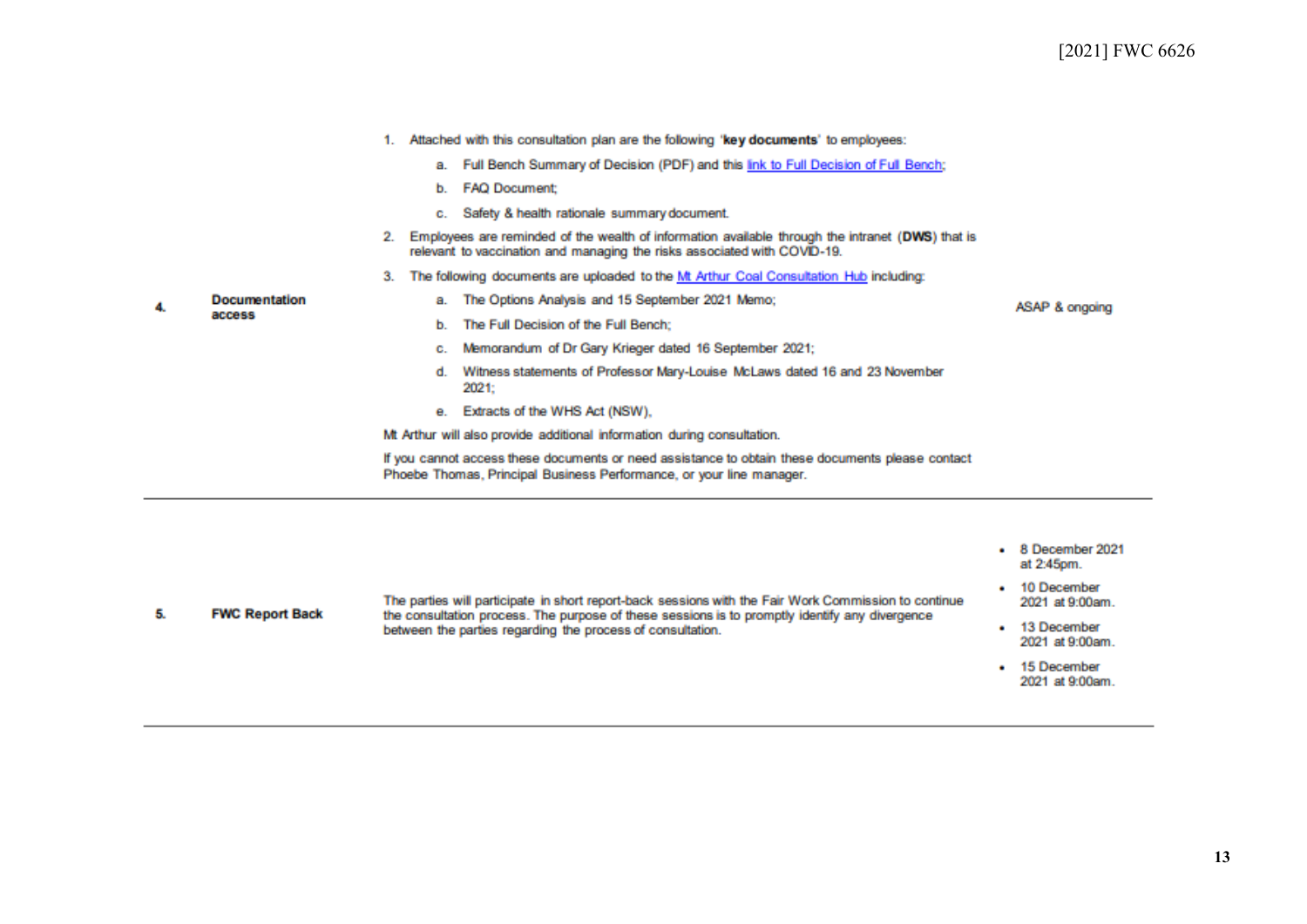| 6. | <b>Call Health and Safety</b><br><b>Committee Meeting</b><br>and Department HSE<br><b>Meetings</b>                   | Mt Arthur urgently convene a special meeting of the Health and Safety Committee to discuss whether<br>a site access requirement should be adopted and if so the terms of such a requirement.<br>Mt Arthur will also urgently convene special meetings of each of the Mine Production, Maintenance<br>and CHPP HSE Committees to participate in consultation. | ASAP on or after 6<br>December 2021                                                                                                                   |
|----|----------------------------------------------------------------------------------------------------------------------|--------------------------------------------------------------------------------------------------------------------------------------------------------------------------------------------------------------------------------------------------------------------------------------------------------------------------------------------------------------|-------------------------------------------------------------------------------------------------------------------------------------------------------|
| 7. | <b>Call Union</b><br>engagement meeting<br>in relation to the<br>current dispute                                     | Mt Arthur will invite CFMMEU to a meeting to discuss whether a site access requirement should be<br>adopted and if so the terms of such a requirement consistent with the FWC's decision.                                                                                                                                                                    | ASAP on or after 6<br>December 2021                                                                                                                   |
| 8. | <b>Hold Special Health</b><br>and Safety Committee<br><b>Meeting and</b><br><b>Department HSE</b><br><b>Meetings</b> | Mt Arthur will hold a special HSC meeting.<br>Mt Arthur will hold hold special Department HSE meetings.<br>Mt Arthur will prepare and provide a record to all attendees. The record will include a questions and<br>answer document                                                                                                                          | <b>HSC</b> mooting on or<br>about 8 December<br>2021<br><b>HSE Department</b><br>meetings as soon<br>as practicable on or<br>after 8 December<br>2021 |